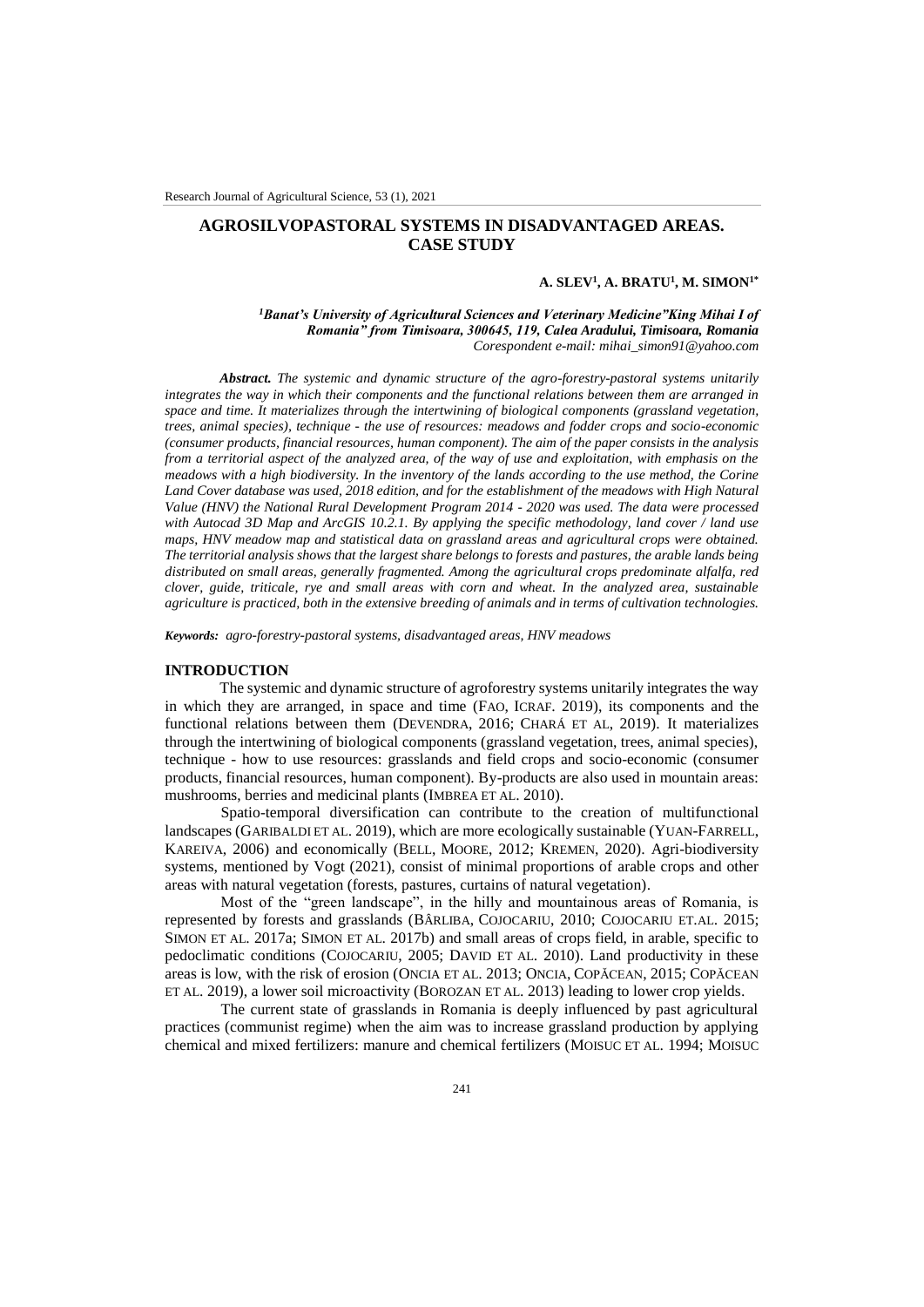ET AL. 1997) and the current period when most of the meadows have been abandoned, with very little or no input.

The current trend, according to European policies, is to preserve and conserve the biodiversity of grasslands (MOISUC ET AL. 2000; CĂLUŞERU ET AL. 2013) by applying differentiated technologies (IACOB ET AL. 2015), by allocating subsidies through PNDR 2014- 2020.

Research projects in public-private partnership are also stimulated (IMBREA, 2011b, ŞUMULEAC ET AL. 2016), including those related to the improvement of plants and animals in sustainable agriculture systems; projects aimed at coordination, control and sources of financing in agricultural farms (IMBREA, 2011a; ANGEVIN ET AL. 2017).

The aim of the paper consists in the territorial analysis of the analyzed area, of the way of use and exploitation, with emphasis on the meadows with a high biodiversity.

# **MATERIALS AND METHODS**

## **Study area**

The territory analyzed in this paper is located in the western part of Romania, in the east of Arad county, on the border with Bihor county (in the north) and Alba (in the east) (Figure 1).



Figure 1 Location of the study area (processing after ANCPI)

As physical-geographical regions, on the territory of ATU Vârfurile intertwine: Codru Moma Mountains (in the northwest), Hidişelului Hills (in the north), Găina Mountains (in the northeast), Hălmagiu Depression (central-southern part) and on small area, Zarand Mountains (southwest) (RUSU, 2007).

### **Research methodology**

The Corine Land Cover database, 2018 edition, was used in the land inventory according to the use, and the National Rural Development Program 2014 - 2020 was used to establish the High Natural Value (HNV) grasslands. The data were processed with the program ArcGIS 10.2.1.

By processing the Digital Elevation Model in the GIS environment, information such as altitude, slope and slope orientation were obtained.

By applying the specific methodology, land cover/use maps, HNV grassland map and statistical data on grassland areas and agricultural crops were obtained.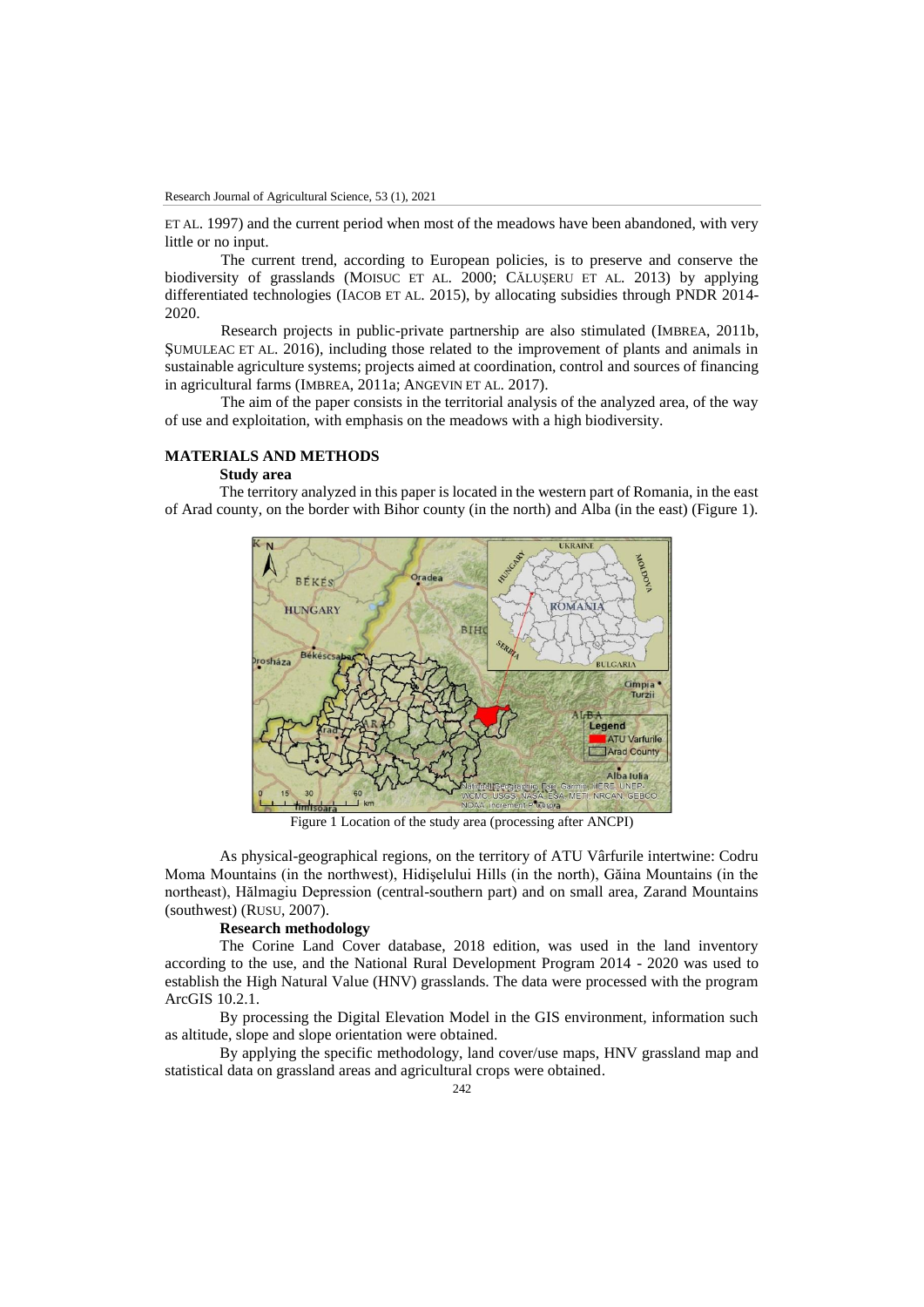### **RESULTS AND DISCUSSION**

In rural areas, within the agro-forestry-pastoral systems, we face two problems that have an impact on productions and their profitability: the cyclical nature of production (determined by the seasonality of natural and biological factors) and the instability of production, implicitly environmental and economic).

From the Digital Elevation Model (Figure 2) it can be seen that in ATU Vârfurile, the mountain areas have a marginal disposition, the maximum altitude of 1407 m being reached in the Găina Mountains, in the east of the territory. The minimum altitudes are registered in the Hălmagiu Depression, in the central area of Vârfurile commune.



Figure 2 Distribution of surfaces on altitudinal floors (processing after EEA EU-DEM)

According to the histogram of the Digital Elevation Model (Figure 3), most of the land surfaces are located below the altitude of 600 m, so the distribution of altitudes on the four floors previously established is disproportionate, which is "reflected" in the land use.

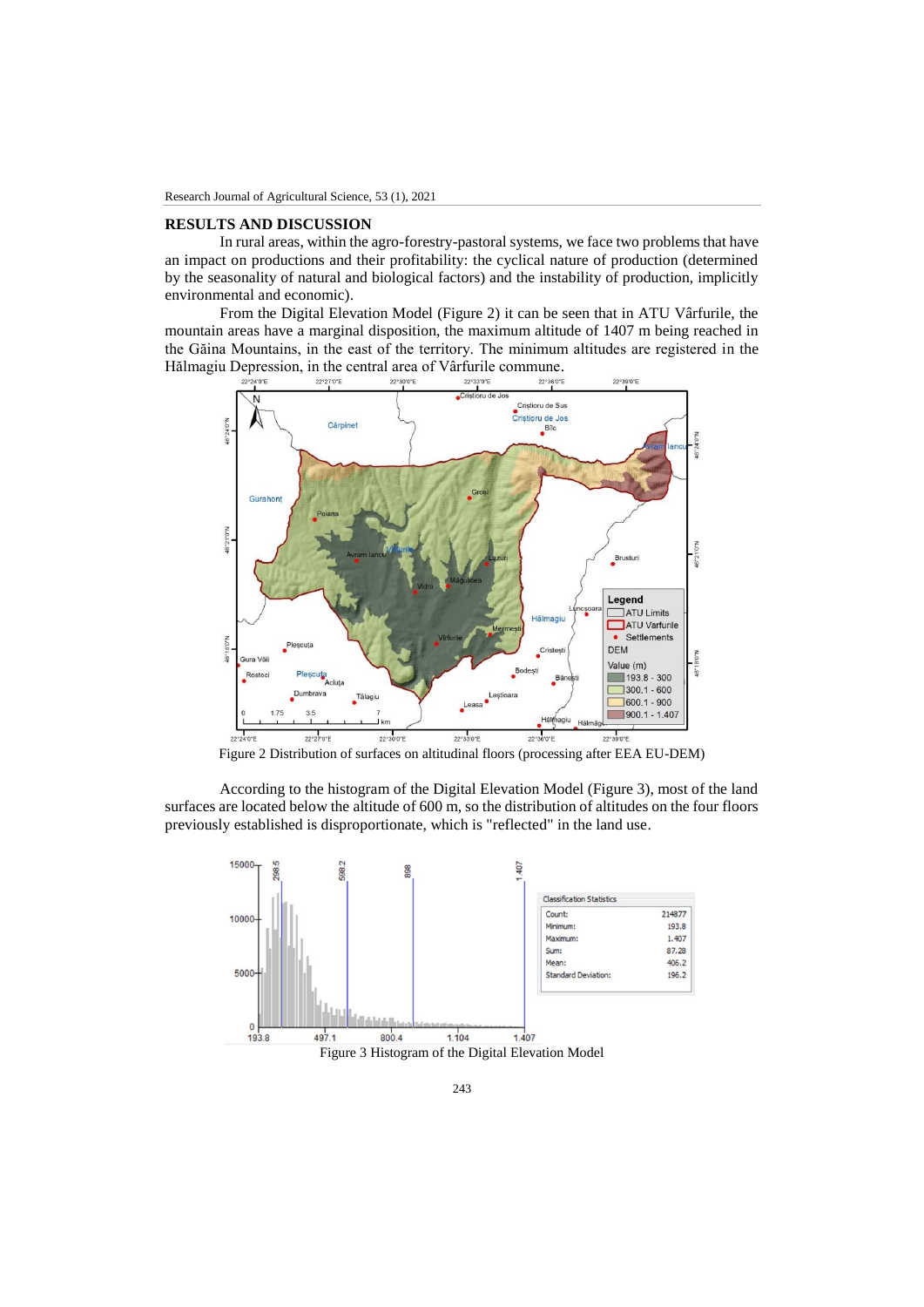On geomorphological principles (altitudes, average slopes), PNDR 2014 - 2020 includes ATU Vârfurile in the "mountain area", the inhabitants benefiting from subsidies for disadvantaged area, which are cumulated with the other agri-environment and climate packages and ecological agriculture.

In the mountainous areas the forest surfaces predominate and in the area of the hills and in the depressive ones a mosaic use of the lands was identified: grasslands, orchards, complex crops in arable land, arable land (Figure 4).



Figure 4 Spatial representation of land use in ATU Vârfurile (processing after EEA CLC 2018)

At the level of ATU Vârfurile, the largest areas belong to forests (deciduous, coniferous and mixed) totaling an area of 8820.28 ha, respectively 65.67% of the territory. According to the physical-geographical conditions, these areas are distributed in mountainous and hilly areas. *Table 1*

| No.            | <b>Land use</b>                     | Code CLC     | Area (ha) | % of total |
|----------------|-------------------------------------|--------------|-----------|------------|
|                |                                     | 2018         |           | area       |
| 1              | Discontinuous urban fabric          | 112          | 415.13    | 3.09       |
| 2              | Mineral extraction sites            | 131          | 35.57     | 0.26       |
| 3              | Non-irrigated arable land           | 211          | 512.97    | 3.82       |
| $\overline{4}$ | Fruit trees and berry plantations   | 222          | 56.22     | 0.42       |
| 5              | Pastures                            | 231          | 947.91    | 7.06       |
| 6              | Complex cultivation patterns        | 242          | 1168.63   | 8.7        |
|                | Land principally occupied by        |              |           |            |
| 7              | agriculture, with significant areas | 243          | 1239.14   | 9.23       |
|                | of natural vegetation               |              |           |            |
| 8              | <b>Broad-leaved forest</b>          | 311          | 8632.31   | 64.27      |
| 9              | Coniferous forest                   | 312          | 107.16    | 0.8        |
| 10             | Mixed forest                        | 313          | 80.81     | 0.6        |
| 11             | Natural grasslands                  | 321          | 112.39    | 0.84       |
| 12             | Transitional woodland-shrub         | 324          | 122.36    | 0.91       |
|                |                                     | <b>Total</b> | 13430.59  | 100        |

| Modul de utilizare a terenurilor în UAT Vârfurile (processing after EEA CLC 2018) |  |  |  |
|-----------------------------------------------------------------------------------|--|--|--|
|-----------------------------------------------------------------------------------|--|--|--|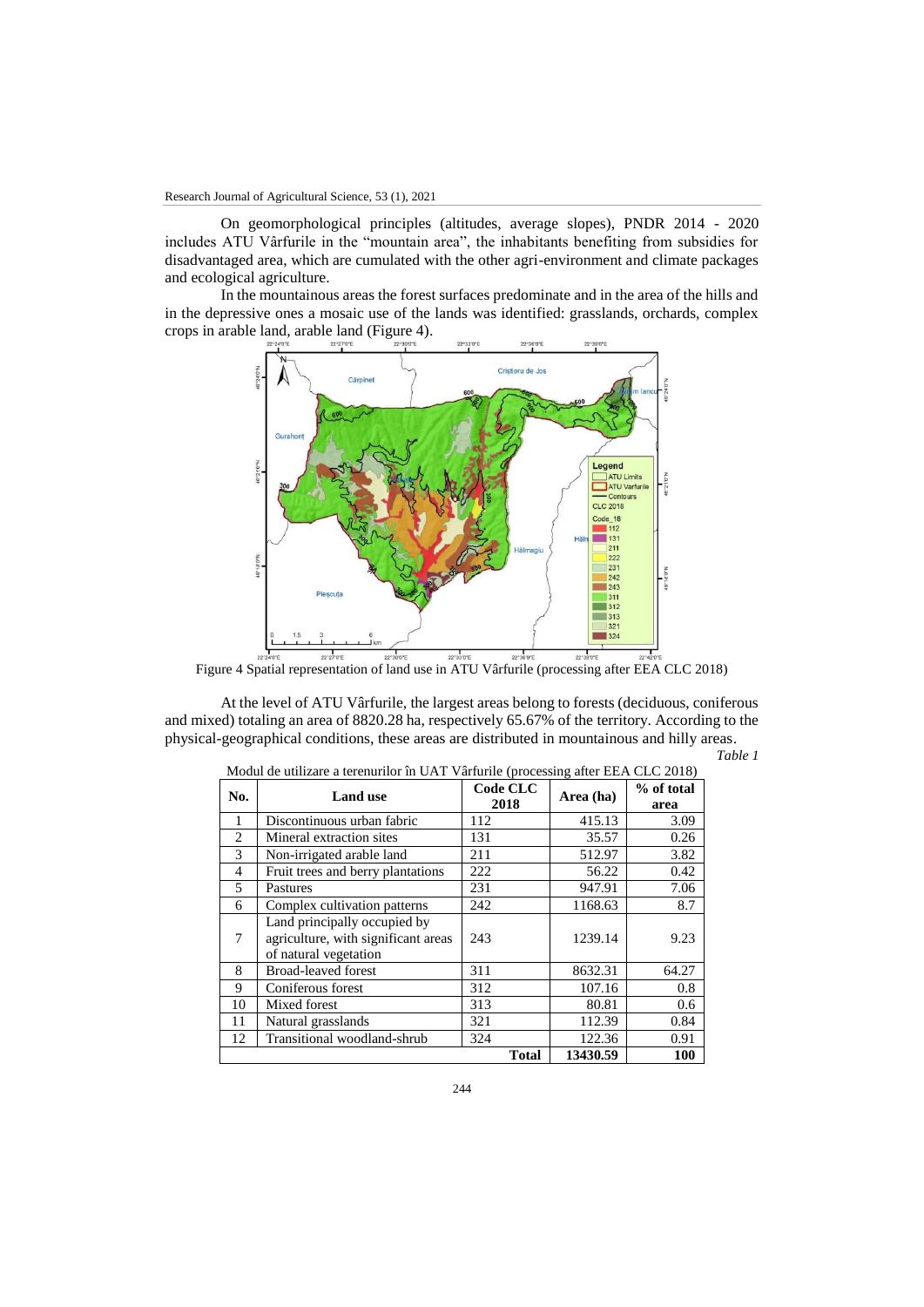The grasslands from ATU Vârfurile, framed in grasslands with High Natural Value - HNV (according to PNDR 2014-2020) occupy a total area of 1060.3 ha, respectively (7.9%) of the surface of ATU Vârfurile and are characterized by a high biodiversity (COJOCARIU ET AL. 2018). To these areas are added some lands included in the category "*Agricultural lands with natural vegetation*", which, over time, by abandonment, have been transformed into forested pastures.

Of the total area of Vârfurile commune (13430.59 ha), 1168.63 ha belong to the complex crops which include: annual mixtures and perennial mixtures, consisting of grasses and fodder legumes.



Figure 5 Plots of arable land alternating with other categories of land use

Being a predominantly hilly and mountainous area, the arable lands occupy small areas, 512.97 ha (3.82%), distributed in small plots, scattered among other categories of use, in low areas or on river valleys (Figure 5).

On small areas, alfalfa (*Medicago sativa* L.) red clover (*Trifolim pratense* L.), Birdsfoot trefoil (*Lotus corniculatus* L.) are cultivated for energy-protein feed (RADU ET AL. 2010; MAZĂRE ET AL. 2019; RECHIŢEAN ET AL. 2020) but also for capitalization in the form of hay. For the necessities of the households, rye, wheat and corn are also cultivated, on small and triticale surfaces. Early hybrids are used for corn, which bear fruit in a short period of time (BORCEAN ET AL. 2010).

Specific to the analyzed area are the protection curtains (trees and shrubs) that delimit the plots of arable land, meadows or complex crops. In the cadastral sense, these protective curtains are considered, in many cases, property limits.

The orchards, once in large areas, today occupy only 56.22 ha (0.42%), many of them being in pastures and falling into "traditional orchards", according to PNDR 2014 - 2020, for which subsidies are received.

According to PNDR 2014 - 2020, the HNV grasslands from ATU Vârfurile benefit from subsidies for feed losses through the Agri-environment and climate measure (Figure 6), being used in traditional systems.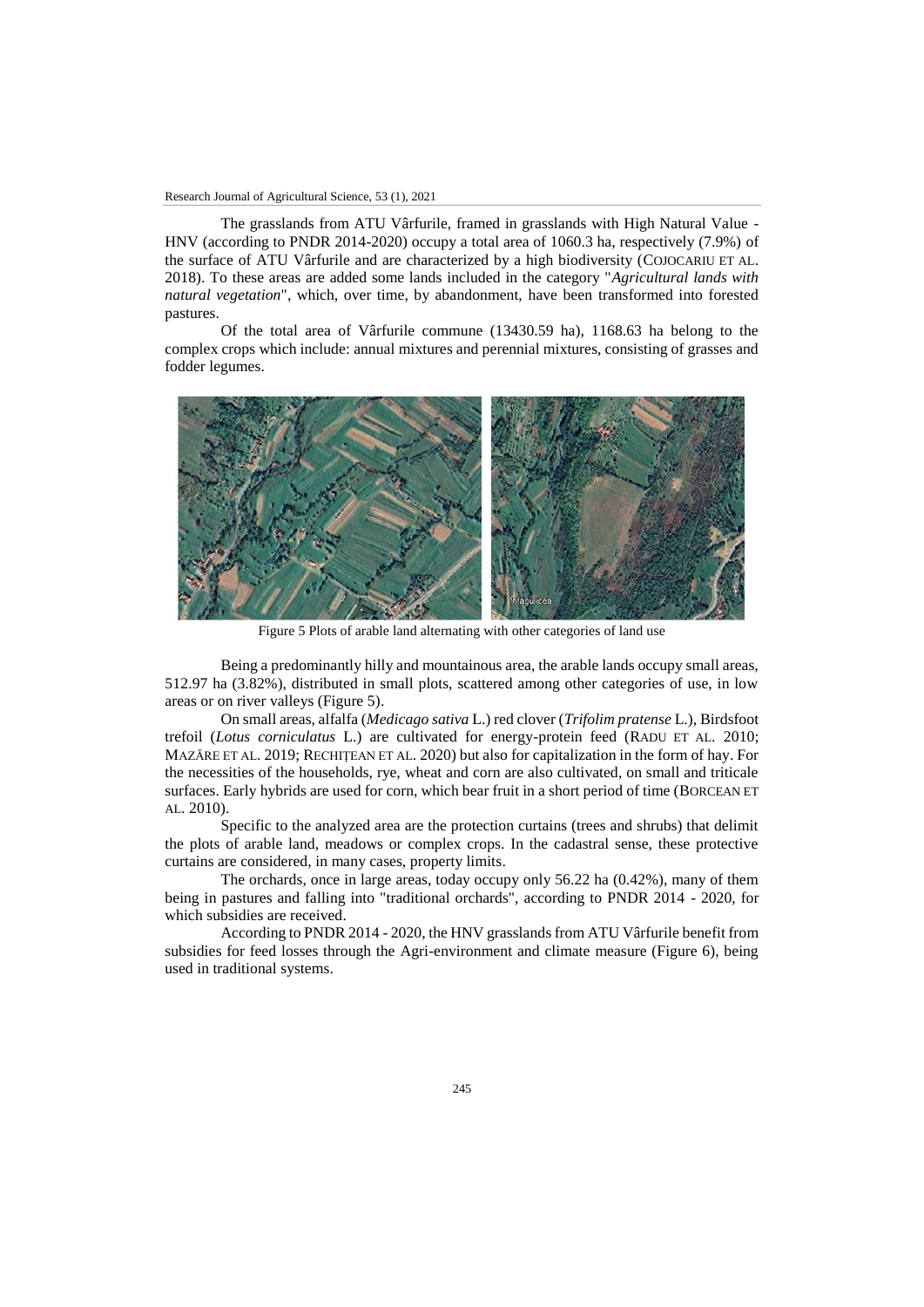

M10-P1, P2.1, P2.2, P4, P8, M11-P1, P2, P3, P4, P5, P6.2, M13-ZM \*M10: P1 (P2.1, P2.2) – HNV grasslands; P4 - Green crops; P8 - Breeds of animals in danger of abandonment; M11: P1 - Crops on arable land; P2 - Vegetables; P3 - Orchards; P4 - Vineyards; P5 -Medicinal and aromatic plants; P6.2 - Permanent grasslands; M13-ZM: Mountain areas Figure 6 Overlap of Measure M10 - Agri-environment and climate and M11 - Organic farming over ATU Vârfurile

In the study area is also subsidized ecological agriculture (Figure 6) practiced by the inhabitants of the commune in arable land, orchards, complex crops, permanent meadows, etc.

### **CONCLUSIONS**

The territorial analysis shows that the largest share belongs to forests (8820.28 ha, respectively 65.67% of the territory) and grasslands with High Natural Value - HNV which occupies a total area of 1060.3 ha, respectively (7.9%) of the surface of the ATU Vârfurile, Arad county. The arable lands being distributed on small, generally fragmented areas occupy 512.97 ha (3.82%). In arable land, alfalfa, red clover, guinea fowl, triticale, rye and small areas with corn and wheat predominate among the agricultural crops.

In the analyzed area, sustainable agriculture is practiced, both in the extensive breeding of animals and in terms of cultivation technologies, the inhabitants benefiting from subsidies through the measure of Agro-environment and climate and ecological agriculture.

Efficient management includes, in addition to the optimal allocation of natural and human resources, the organization of production structures, the size of agricultural units, their cooperation systems, production forecasting and planning.

### **BIBLIOGRAPHY**

- AGENŢIA NAŢIONALĂ DE CADASTRU ŞI PUBLICITATE IMOBILIARĂ (ANCPI) baza de date geospaţiale https://geoportal.ancpi.ro/portal/home/
- ANGEVIN, F., FORTINO, G., BOCKSTALLER, C., PELZER, E., MESSÉAN, A., 2017 Assessing the sustainability of crop production systems: Toward a common framework? Crop Protection, Volume 97, July 2017, Pages 18-27

ARCGIS DOCUMENTATION - <https://desktop.arcgis.com/en/documentation/>

BÂRLIBA C., COJOCARIU, L., 2010 - The Selective distribution of pasture surfaces situated on administrative territory of Nadrag, Timis County, Research Journal of Agricultural Science 42 (1), pp. 340-347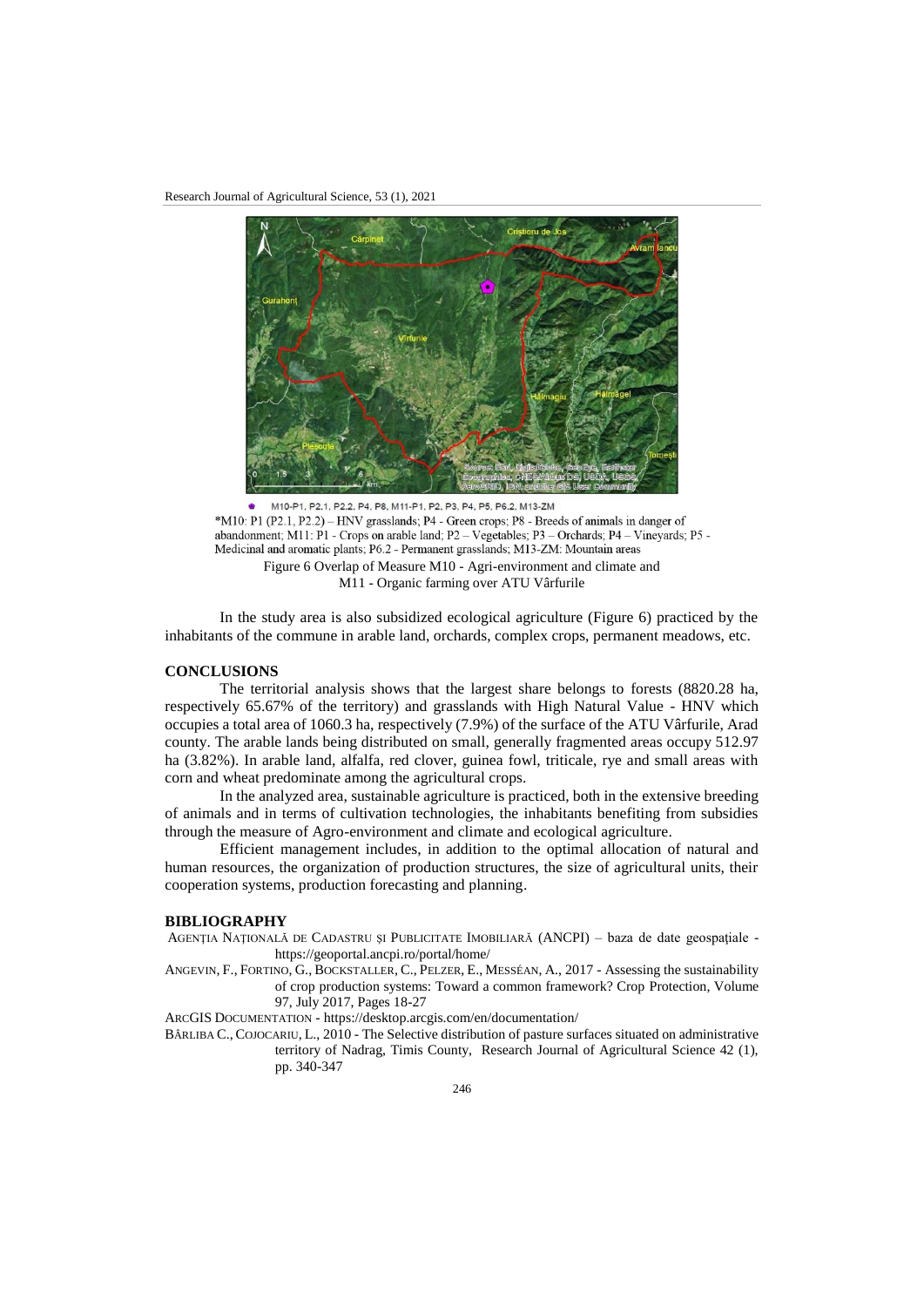- BELL, L.W., MOORE, A.D., 2012 Integrated crop-livestock systems in Australian agriculture: Trends, drivers and implications. Agricultural Systems, 111 (1): 1-12. doi.org/10.1016/j.agsy.2012.04.003
- BORCEAN I., DAVID, G., BORCEAN, A., IMBREA, F., BOTOŞ, L., 2010 On the behaviour of some new maize hybrids in the conditions of brown luvic soils in the hill area of the Banat, Lucrări Ştiinţifice Facultatea de Agricultură, USAMVB Timişoara 34, 187-192
- BOROZAN, A.B., BORDEAN, D.M., BOLDURA, O.M., BOACA, V., SASU, L., COJOCARIU, L., 2013 Actinobacteria - Source of information on soil quality, International Multidisciplinary Scientific GeoConference: SGEM, 489
- CĂLUŞERU, A.L., COJOCARIU, L., HORABLAGA, M.N., BORDEAN, D.M., HORABLAGA, A., COJOCARIU, A., BOROZAN, A.B., IANCU, T., 2013 - Romanian national strategy for the conservation of biodiversity 2013–2020-integration of european environmental policies, SGEM-Conference Proceedings, ISBN 978-619-7105-05-6, ISSN 1314-2704, Vol. 2, 723-728
- CHARÁ, J., REYES, E., PERI, P., OTTE, J., ARCE, E., SCHNEIDER, F., 2019 Silvopastoral Systems and their Contribution to Improved Resource Use and Sustainable Developmen Goals: Evidence from Latin America. FAO, CIPAV and Agri Benchmark, Cali, 60 pp. Licence: CC BY-NC-SA 3.0 IGO
- COJOCARIU, L., 2005 Producerea furajelor, Ed. Solness, ISBN 973-729-038-0, pp.315
- COJOCARIU, L., COPĂCEAN, L., HORABLAGA, M.N., 2015 Grassland delineation and representation through Remote sensing techniques, Romanian Journal of Grasslands and Forage Crops, 12, 17 -26
- COJOCARIU, L., BORDEAN, D.M., COPĂCEAN, L., HOANCEA, L., 2018 Evaluation of the biodiversity protection degree in Romanian Banat by geomatic methods, International Multidisciplinary Scientific GeoConference: SGEM 18 (5.1), 369-376
- COPĂCEAN, L., ZISU,I., MAZĂRE, V.,COJOCARIU, L., 2019 Analysis of land use changes and their influence on soil features. Case study: Secaș village, Timiș County (Romania), PESD, VOL. 13, no. 2, DOI: 10.2478/pesd-2019-0032
- DAVID, G., PÎRŞAN, P., IMBREA, F., 2010 Tehnologia plantelor de câmp, Ed Eurobit, Timişoara
- DEVENDRA, C., 2016 Perspectives on the Potential of Silvopastoral Systems, Consulting Tropical Animal Production Systems Specialist, 130A Jalan Awan Jawa, Kuala Lumpur, Malaysia, [https://www.omicsonline.org/open-access/perspectives-on-the-potential-of](https://www.omicsonline.org/open-access/perspectives-on-the-potential-of-silvopastoral-systems-2168-9881.1000117.pdf)[silvopastoral-systems-2168-9881.1000117.pdf](https://www.omicsonline.org/open-access/perspectives-on-the-potential-of-silvopastoral-systems-2168-9881.1000117.pdf)
- EUROPEAN ENVIRONMENT AGENCY (EEA), 2017 Digital Elevation Model (EU-DEM) with spatial resolution at 25 m, Produced using Copernicus data and information funded by the European Union - EU-DEM layers; owned by the Enterprise and Industry DG and the European Commission: [https://www.eea.europa.eu/data-and-maps/data/copernicus](https://www.eea.europa.eu/data-and-maps/data/copernicus-land-monitoring-service-eu-dem)[land-monitoring-service-eu-dem](https://www.eea.europa.eu/data-and-maps/data/copernicus-land-monitoring-service-eu-dem)
- EUROPEAN ENVIRONMENT AGENCY (EEA) (2018): Corine Land Cover Database (EEA-CLC), 2018 Edition - <https://land.copernicus.eu/pan-european/corine-land-cover>
- FAO, ICRAF. 2019 Agroforestry and tenure. Forestry Working Paper no. 8., Rome. 40 pp. Licence: CC BY-NCSA 3.0 IGO
- GARIBALDI, LA,, PÉREZ-MÉNDEZ, N., GARRATT, M.P.D., GEMMILL-HERREN, B., MIGUEZ, F.E., DICKS, L.V., 2019 - Policies for Ecological Intensification of Crop Production. Trends Ecol Evol. 2019 Apr;34(4):282-286. doi: 10.1016/j.tree.2019.01.003
- IACOB, T., VÎNTU, V., SAMUIL,C., DUMITRESCU, N., 2015 Pajiştea. Caracterizare Îmbunătăţire Folosire, Ed. Ion Ionescu de la Brad, Iaşi, România
- IMBREA, F., 2011 a Cercetarea agricola mai aproape de ferma, Agrobuletin Agir An III, 8
- IMBREA, F., 2011 b Proiectele de cercetare în domeniul agriculturii în parteneriat public-privat–provocări privind managementul și finanțarea, Agrobuletin Agir An III
- IMBREA, I., PRODAN, M., NICOLIN, A., BUTNARIU, M., IMBREA, F., 2010 Valorising Thymus glabrescens Willd. from the Aninei mountains, Research Journal of Agricultural Science 42 (2), 260-263